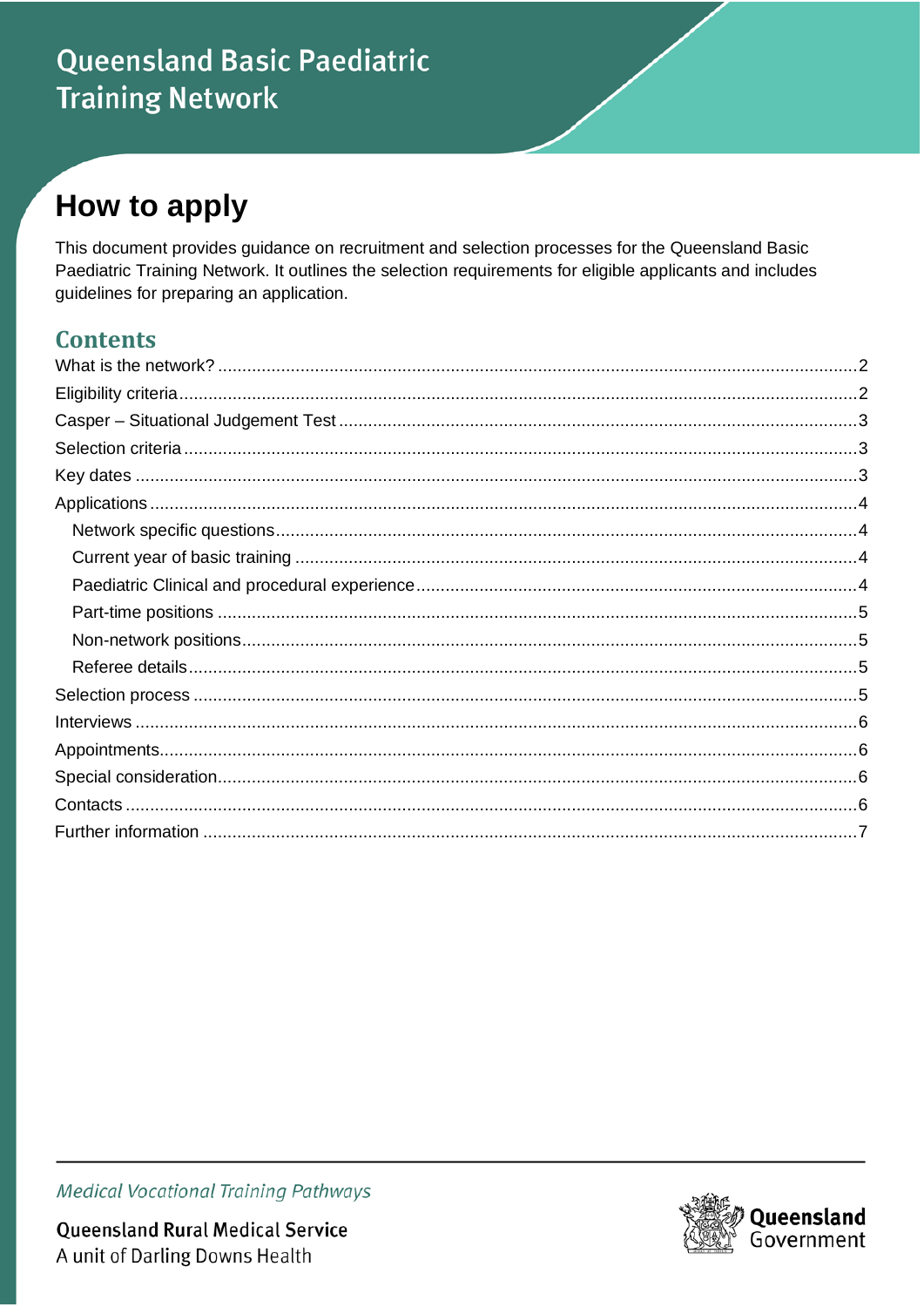## <span id="page-1-0"></span>**What is the network?**

The network applies to all first and second year basic paediatric trainees seeking an appointment in Queensland.

The network:

- aims to improve access to training and broaden existing clinical experience available to paediatric trainees, including managing complex patients in regional settings.
- aims to increase the capacity for and quality of paediatric training across Queensland, through a centralised selection and allocation process.

The network comprises four rotations that consist of a defined group of metropolitan and regional Royal Australasian College of Physicians (RACP) accredited training hospitals, through which trainees rotate to complete the requirements of the College for their basic training. Network trainees are allocated a Director of Paediatric Education (DPE) who will be responsible for approving all basic training.

| <b>Queensland Children's Hospital</b><br><b>Rotation</b>                                                                                                                            | <b>Townsville University Hospital</b><br><b>Rotation</b>                                                                           | <b>Gold Coast University</b><br><b>Hospital Rotation</b>                                                                                                              |
|-------------------------------------------------------------------------------------------------------------------------------------------------------------------------------------|------------------------------------------------------------------------------------------------------------------------------------|-----------------------------------------------------------------------------------------------------------------------------------------------------------------------|
| <b>Queensland Children's Hospital</b><br><b>Bundaberg Hospital</b><br><b>Caboolture Hospital</b><br><b>Cairns Hospital</b><br><b>Hervey Bay Hospital</b><br><b>Ipswich Hospital</b> | <b>Townsville University Hospital</b><br><b>Ipswich Hospital</b><br><b>Queensland Children's Hospital</b><br><b>Logan Hospital</b> | <b>Gold Coast University</b><br>Hospital<br><b>Bundaberg Hospital</b><br><b>Queensland Children's</b><br>Hospital<br><b>Logan Hospital</b><br><b>Redland Hospital</b> |
| <b>Logan Hospital</b><br><b>Mackay Base Hospital</b><br><b>Redcliffe Hospital</b>                                                                                                   | <b>Townsville University Hospital</b><br>including Royal Darwin<br><b>Hospital Rotation</b>                                        |                                                                                                                                                                       |
| <b>Redland Hospital</b><br><b>Rockhampton Hospital</b><br><b>Sunshine Coast University Hospital</b><br><b>The Prince Charles Hospital</b><br><b>Toowoomba Hospital</b>              | <b>Townsville University Hospital</b><br><b>Queensland Children's Hospital</b><br>The Royal Darwin Hospital                        |                                                                                                                                                                       |

The Royal Darwin Hospital accepts first year trainees as part of the Queensland Network. These trainees are governed through the Townsville rotation and will complete 12 months in Darwin, 12 months in Townsville and 12 months at The Queensland Children's Hospital. Applicants who select this option may as a result be offered an employment contract that is not from Queensland Health.

## <span id="page-1-1"></span>**Eligibility criteria**

The eligibility criteria for new applicants at the time of application are:

- general registration with the [Medical Board of Australia](https://www.ahpra.gov.au/)
- eligible for registration as a recognised trainee of the [Royal Australasian College of Physicians](https://www.racp.edu.au/) (RACP) at the time of appointment to the network
- commencing your first or second year of paediatric training in 2023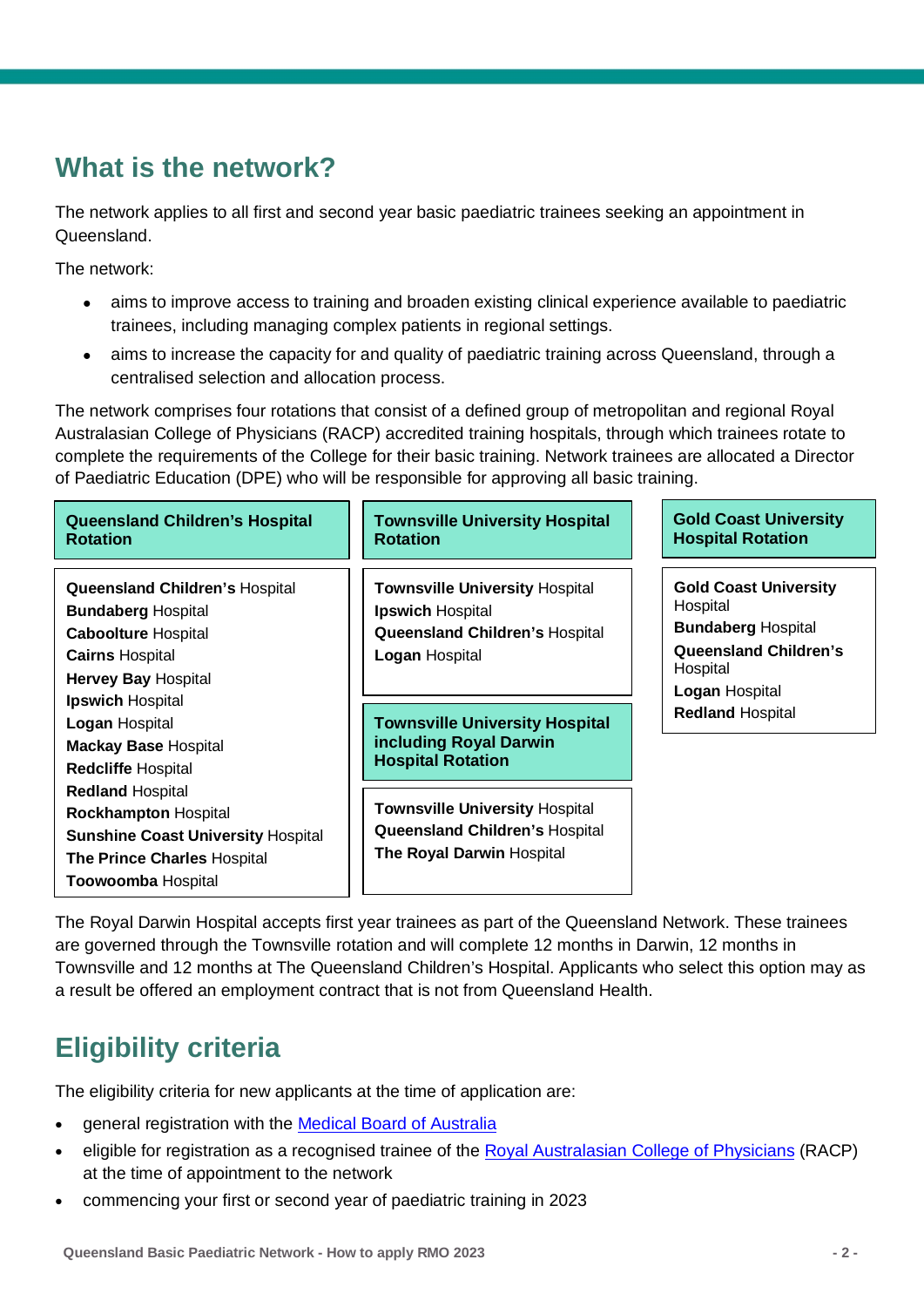• commencing your post graduate year three (PGY3) or above in 2023

## <span id="page-2-0"></span>**Casper – Situational Judgement Test**

The network is collaborating with the College to pilot a pre-interview screening assessment of personal and professional attributes included in the selection criteria for Basic Training.

As part of your application for first-year training in 2023, we request that you complete an online assessment called "Casper", a form of "situational judgement test", ideally during the RMO application period or before interview offers are allocated. The assessment has been designed for the College by Altus Assessments, who will host the assessment online. You can complete the assessment at home or in a quiet private venue of your choice on one of two dates offered for the Network. The assessment is free of charge.

Further information about the pilot and how to register for Casper is available **[here](https://www.racp.edu.au/become-a-physician/entry-into-basic-training/casper-assessment-pilot-2022)** on the RACP website.

#### **Test Dates**

Wednesday 16 June 7:00pm AEST Saturday 9 July 5:00pm AEST

## <span id="page-2-1"></span>**Selection criteria**

You will be assessed on your ability to demonstrate the following key attributes. Within the context of the responsibilities described in the network role description, the ideal applicant will be someone who can demonstrate the following:

- **commitment to pursuing a career as a paediatrician**
- **clinical skills, knowledge and personal attributes consistent with those required for appointment as a first/foundation year basic paediatric trainee at PGY3 or above**
- **ability to work in a complex clinical environment**
- **excellent verbal and written culturally appropriate communication skills**
- **leadership, teamwork, problem solving and conflict management skills**
- **participation in teaching, ability to plan and manage their learning in a clinical environment**
- **professional and ethical behaviour in clinical and training environment**
- **commitment to Queensland**

## <span id="page-2-2"></span>**Key dates**

Refer to the [key dates](https://www.health.qld.gov.au/rmo/pathways/basic-paeds-path) on the network webpage.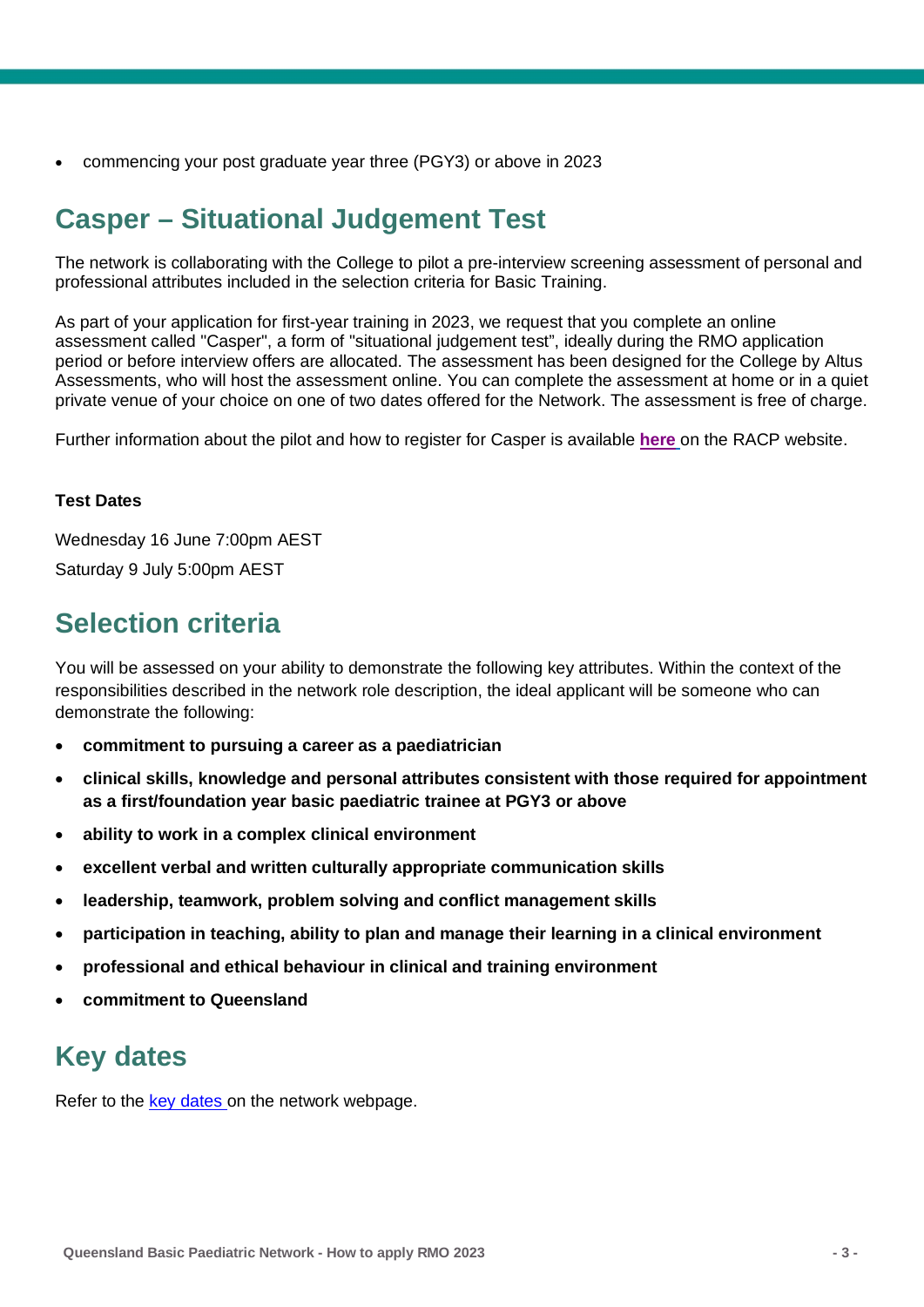## <span id="page-3-0"></span>**Applications**

Applications must be submitted through the [Queensland Health RMO Campaign.](https://www.health.qld.gov.au/employment/work-for-us/clinical/medical/recruitment/rmo) The network supports and encourages applications from Aboriginal and Torres Strait Islander applicants. Late applications will not be accepted.

### **Preparing your application**

When preparing your application, you should review the role description, which outlines assessment criteria, which all applicants will be assessed against to determine eligibility and suitability for a position. You will also be required to provide a copy of your curriculum vitae (network specific template) and complete a paediatric clinical and procedural experience template. These documents can be prepared in advance and uploaded when completing your application and are available on the [network webpage.](https://www.health.qld.gov.au/rmo/pathways/basic-paeds-path)

### <span id="page-3-1"></span>**Network specific questions**

Applicants will need to select **YES** when asked if you are applying to the Basic Paediatric Training Network otherwise, you will not be considered. After selecting **YES**, you will be required to upload a short statement addressing specific questions, outlined in the RMO application.

You will also be asked to indicate rotation and hospital preferences as well as global RMO position preferences in the event that you are not successful in obtaining a network position.

### <span id="page-3-2"></span>**Current year of basic training**

You are asked to indicate which basic paediatric training year you are expecting to commence next year. This information will assist the committee in determining your eligibility for appointment to the network. You may be asked to provide evidence of selection if you are trainee applying from interstate who is already enrolled with RACP.

### <span id="page-3-3"></span>**Paediatric Clinical and procedural experience**

You are required to upload detailed information about your recent clinical experience-up to the last three years which may include your intern year. You must provide information for all of your terms including your current term. As part of this question you will be provided with a weblink to an approved clinical experience template that you must complete, save and then upload in response to this question.

In addition to previous experience you will also be asked to provide details of terms you are expecting to complete in the second half of the 2022 training year, if this information is available to you and list of paediatric procedures that you have observed and performed. Once you have completed the paediatric clinical and procedural experience template it is recommended that you save this to your desktop and then upload this document as your question response.

#### **Rotation preferences**

You are asked to indicate your first, second and third preference for a network rotation as per the figure on page 1. You will also be asked to indicate the following preferences: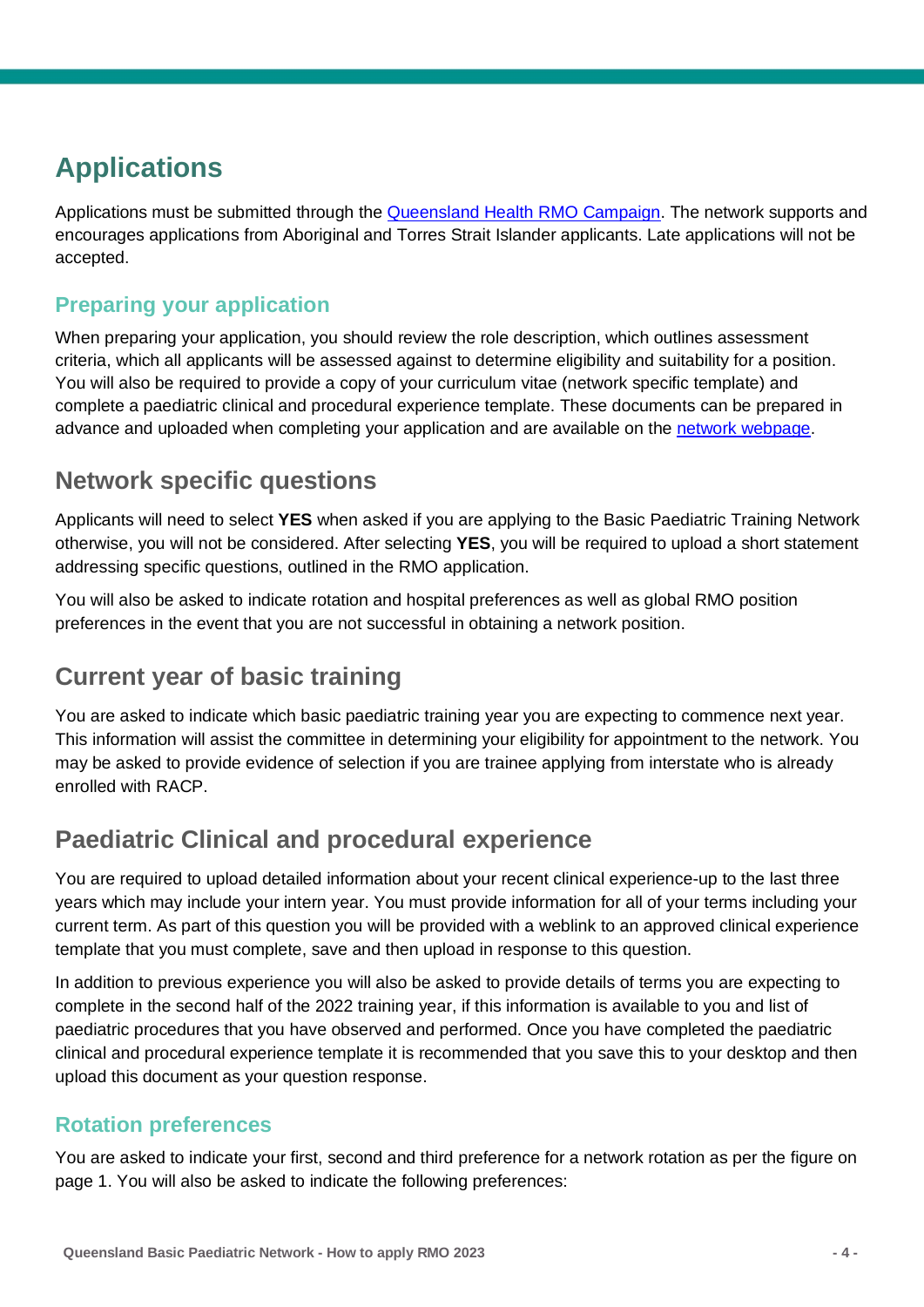- preference for a hospital placement regardless of your rotation preference
- preference for a metropolitan non-tertiary hospital
- preference for a regional non-tertiary hospital

All network applicants will be assessed and notified of the outcome of their application. Successful applicants will generally be offered a 12-month Senior House Officer (SHO) temporary appointment. Depending on previous experience, attributes, skills and training locations, some applicants may be offered an appointment at registrar level upon joining the network.

### <span id="page-4-0"></span>**Part-time positions**

Queensland Health encourages and supports the implementation of flexible work practices including the provision of part-time employment and job-sharing arrangements. If you would like to be considered for a part-time training position it is recommended that you notify the network at the time of interview. Part-time positions are subject to availability and approval by the employing hospital

### <span id="page-4-1"></span>**Non-network positions**

In the event that you are unsuccessful in obtaining a network position, you may wish to be considered for a non-network paediatric position. It is recommended that you complete Section 10, RMO preferences, 2-5 for non-network paediatric positions by nominating a facility and a position, eg Registrar, PHO or SHO in paediatrics.

### <span id="page-4-2"></span>**Referee details**

- 1. You will be required to nominate two (2) referees, who will each be contacted to provide information about your relevant skills and experience. Queensland Health (via the RMO Campaign) will contact each nominated referee directly using the contact information you provide in your application. You are advised to inform referees of your nomination before submitting your application and to also ensure that they are not on leave.
- 2. You are required to nominate two specific referees as follows:
	- Your current/immediate supervising consultant, who has observed your daily clinical work
	- The supervising consultant from your most recently completed paediatric term, who has observed your daily clinical work. If you have not completed a paediatric term, then another of your recent previous supervising consultants may provide the reference.
- 3. Information provided by your referees will be used in conjunction with your application to determine your suitability for appointment to a network position. It is the responsibility of each applicant to ensure that referees are nominated according to these specifications and that both reports are received by the date indicated on the [network webpage](https://www.health.qld.gov.au/rmo/pathways/basic-paeds-path) in order for your application to be considered.

## <span id="page-4-3"></span>**Selection process**

Selection will be overseen by a panel of college recognised Directors of Paediatric Education (DPEs), Directors of Paediatric Departments, Paediatric Consultants and Advanced Trainees. Applicants will be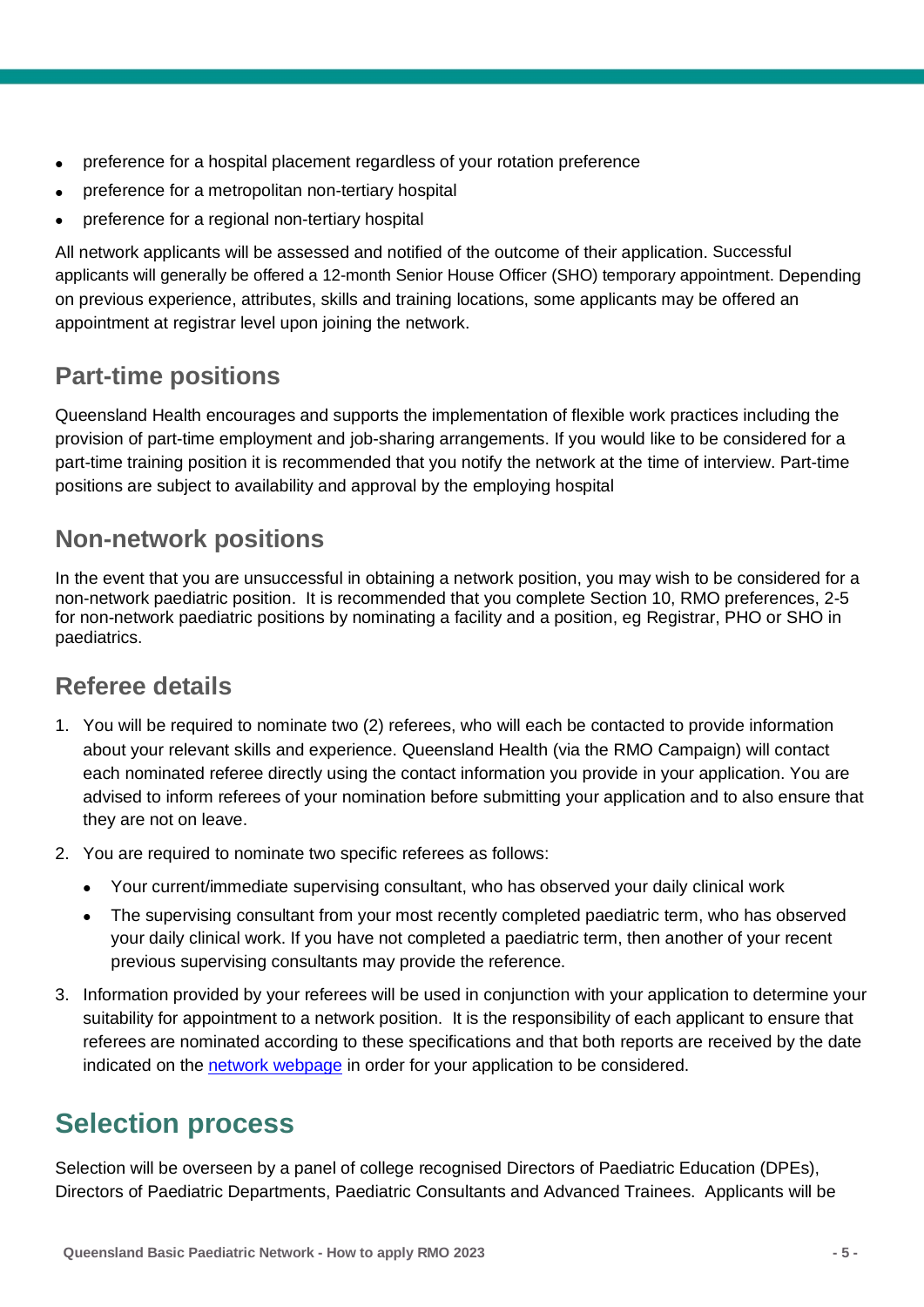shortlisted for interview based on their application, CV, short statement and referee reports. Shortlisted applicants will be contacted to arrange an interview. Following interviews, all applicants will be ranked in order of merit, and will be notified of the outcome of their application.

Successful applicants will be offered a three-year network position in one of the four rotations. This will be based on merit ranking, previous clinical experience, and hospital preferences. Unsuccessful applicants will be notified and given the opportunity to re-preference their application to be considered for other (nonnetwork) positions with Queensland Health.

### <span id="page-5-0"></span>**Interviews**

Network interviews will be held virtually for all applicants. Interviews are a six station Multiple Mini Interview (MMI) assessment with each station covering a specific domain e.g. Communication. Each station has one panel member who may be a senior medical officer, advanced trainee or a non-clinical representative. Panels will be standardized, so you may be offered an interview on any of the given days based on the number of applicants. The MMI process takes approximately 1 hour.

# <span id="page-5-1"></span>**Appointments**

### **Appointment of new trainees**

Employment contracts will be arranged by the facility where the trainee commences network training. For trainees allocated to the Royal Darwin Hospital, this will mean a non-Queensland Health employment contract for the first 12 months on the Network. Successful applicants will generally be offered a 12 month Senior House Officer (SHO) temporary appointment followed by two, 12 month registrar level temporary appointments, however the level of appointment will be determined by individual hospitals.

Depending on previous experience, attributes, skills and training locations, some applicants may be offered an appointment at registrar level upon joining the network.

All network trainees can be promoted to registrar status at any point in time during their training, at the discretion of their employing hospital. All trainees are subject to a satisfactory annual performance review for continuation on the network. This will be determined by a progress review panel**.**

## <span id="page-5-2"></span>**Special consideration**

It is recognised that some trainees may have exceptional circumstances that will require minimal geographical relocation during basic training. If you believe you have a major medical or social issue that will preclude you from fulfilling a year of training in a regional site (if allocated), you are invited to apply for special consideration. Refer to the *Special consideration guidelines* on the [network webpage.](https://www.health.qld.gov.au/rmo/pathways/basic-paeds-path)

## <span id="page-5-3"></span>**Contacts**

**Network Medical Director Dr Vanaja Sabesan** Medical Vocational Training Pathways